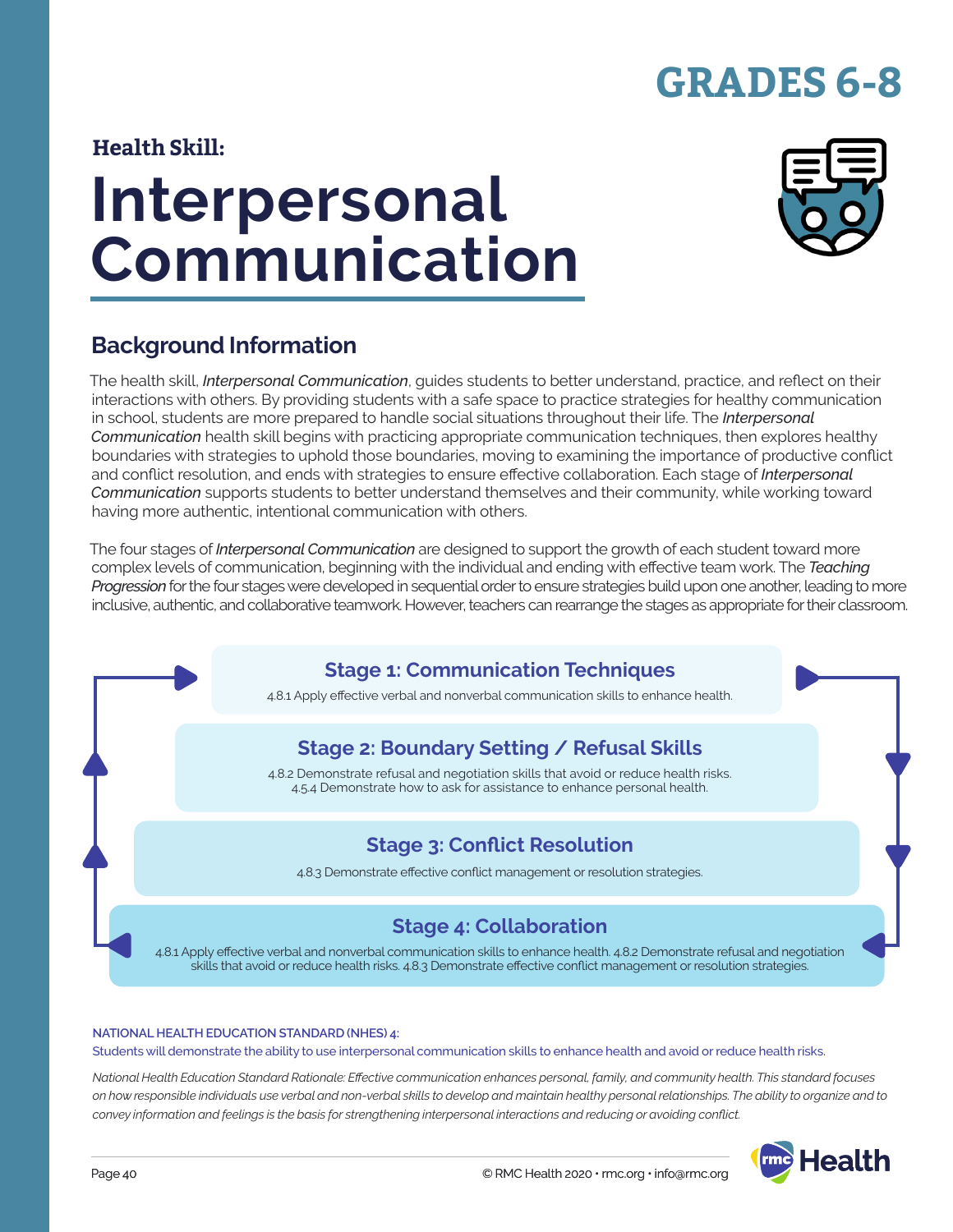

### **Grades 6-8 Framework**

In grades 6-8, students learn a variety of strategies to effectively communicate in a variety of modes. The graphic below outlines the strategies learned in each stage, beginning with *Stage 1: Communication Techniques* and ending with *Stage 4: Collaboration*. Teachers should use the strategies listed as a starting point and add strategies to meet the needs of their students.



#### **Notes on Grade Level Progression**

Activities, vocabulary, and language throughout the models are vertically aligned and build upon one another. If students require scaffolding refer to previous grade levels for additional ideas for activities and instruction that address gaps in student skills. For enrichment activities, look at higher grade levels in order to provide additional practice opportunities or for ideas on how to deepen understanding.

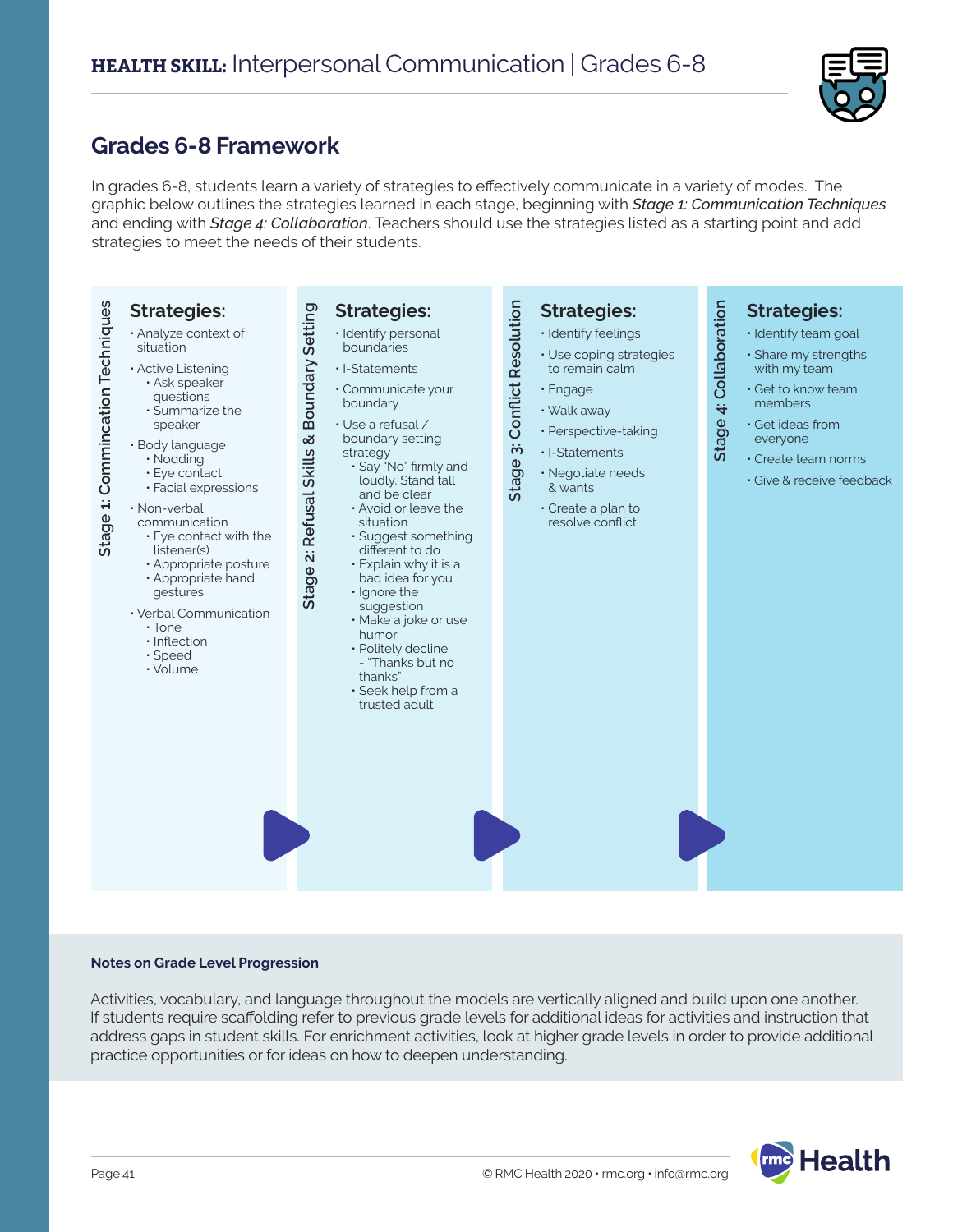

# **Stage 3: Conflict Resolution**

Conflict is a natural and vital part of our social interactions, and when conflict is addressed using healthy communication skills, it leads to growth and understanding. Everyone engages in conflict, and explicitly teaching specific strategies for resolving these often uncomfortable situations helps turn unproductive conflict into productive conflict. In *Stage 3: Conflict Resolution*, students explore their experiences with conflict and learn new strategies for handling different types of conflict. *Stage 3: Conflict Resolution* allows students to reflect on real-life situations. Finally, I-Statements are a crucial part of *Stage 3: Conflict Resolution* as their use allows a person to express how they are feeling without placing blame.



### **Grades 6-8 Framework**

Teaching explicit conflict resolution strategies is especially important in middle school to help students build independence in relationships. Students need to be given specific tools and strategies to better cope with their emotions, and students need to know questions to ask themselves to aid in their metacognitive process for addressing conflict. In grades 6-8, students begin *Stage 3: Conflict Resolution* by examining their personal relationship with conflict. Students examine the different ways people handle conflict and examine effective strategies for addressing tension in relationships. Students explore the necessity of determining when it is appropriate and safe to engage in conflict with others. Next, students work on specific ways to challenge people's opinions respectfully, while focusing on listening to different perspectives. Finally, students practice a negotiation protocol for more complex issues and examine situations when a person may need to rely on others for support.

Mastery of *Stage 3: Conflict Resolution* for grades 6-8 means students are able to identify conflict, use coping strategies to stay calm and rational, decide when it is necessary to seek help, use I-Statements to express feelings, and work to compromise to resolve conflict.

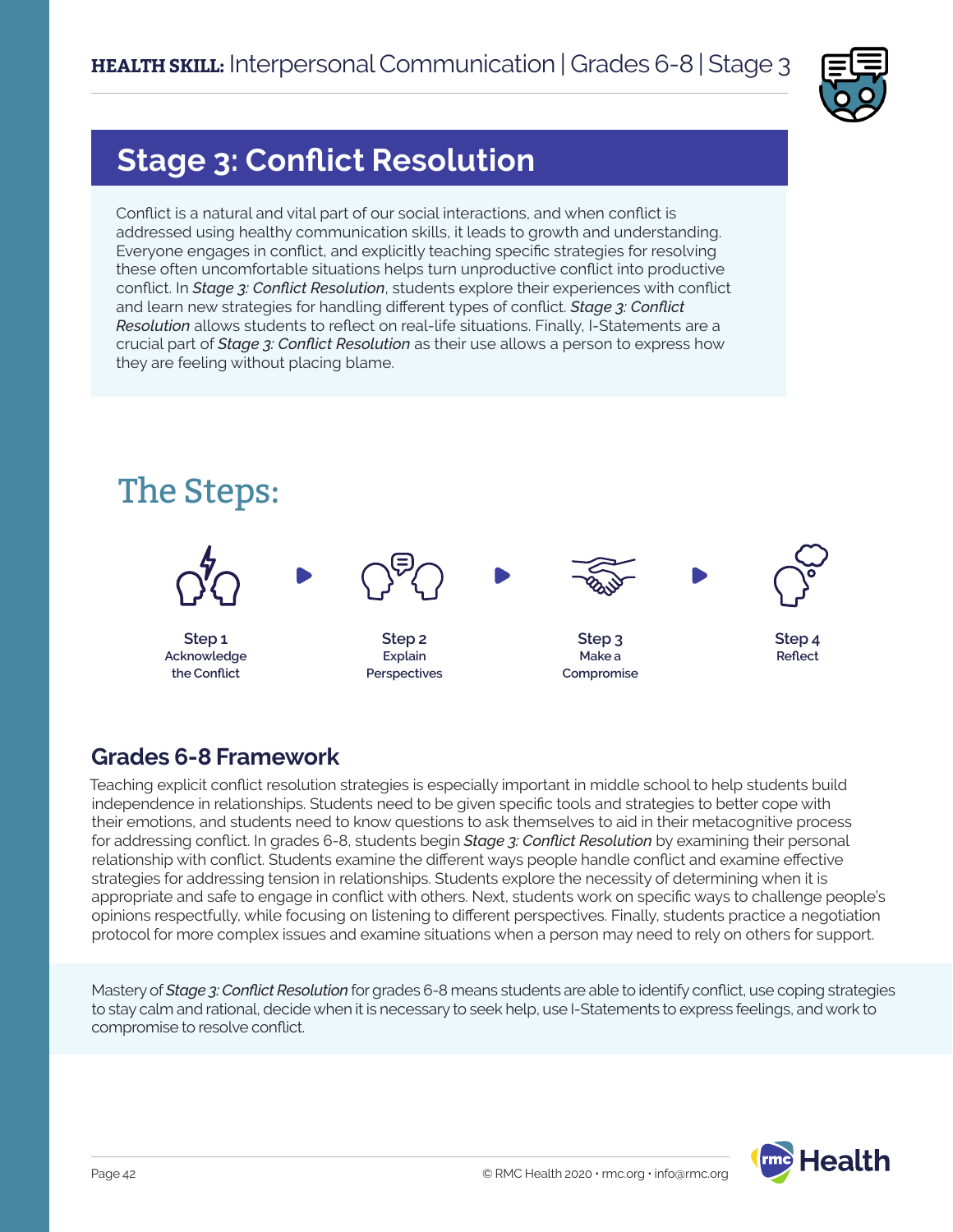

# **Stage 3: Conflict Resolution**

# The Steps:

### **Step 1: Acknowledge the Conflict**

**Step Overview:** The first step of *Stage 3: Conflict Resolution* provides students with an opportunity to process the conflict in order to better understand how they should address the conflict. By asking themselves a series of questions, students are better able to assess if they are in the right state to address the conflict, use coping strategies to remain calm, and decide whether or not to engage in the conflict.

### **Sub Skill(s):**

- Define conflict resolution
- Ask yourself questions to process the conflict
- Decide how you feel
- Stay calm
- Identify what caused the conflict
- Decide to engage or walk away

# **Step 2: Explain Perspectives**

**Step Overview:** One of the most important aspects of solving a conflict is to allow both sides to explain their perspective of the situation. This step requires both sides to have a chance to speak, and for both sides to listen to each other's needs. Students should practice using I-Statements in Step 2 to clearly state their feelings during a conflict and listen to others when they share their feelings.

#### **Sub Skill(s):**

- Define perspective
- Use an assertive voice
- Use I-Statements